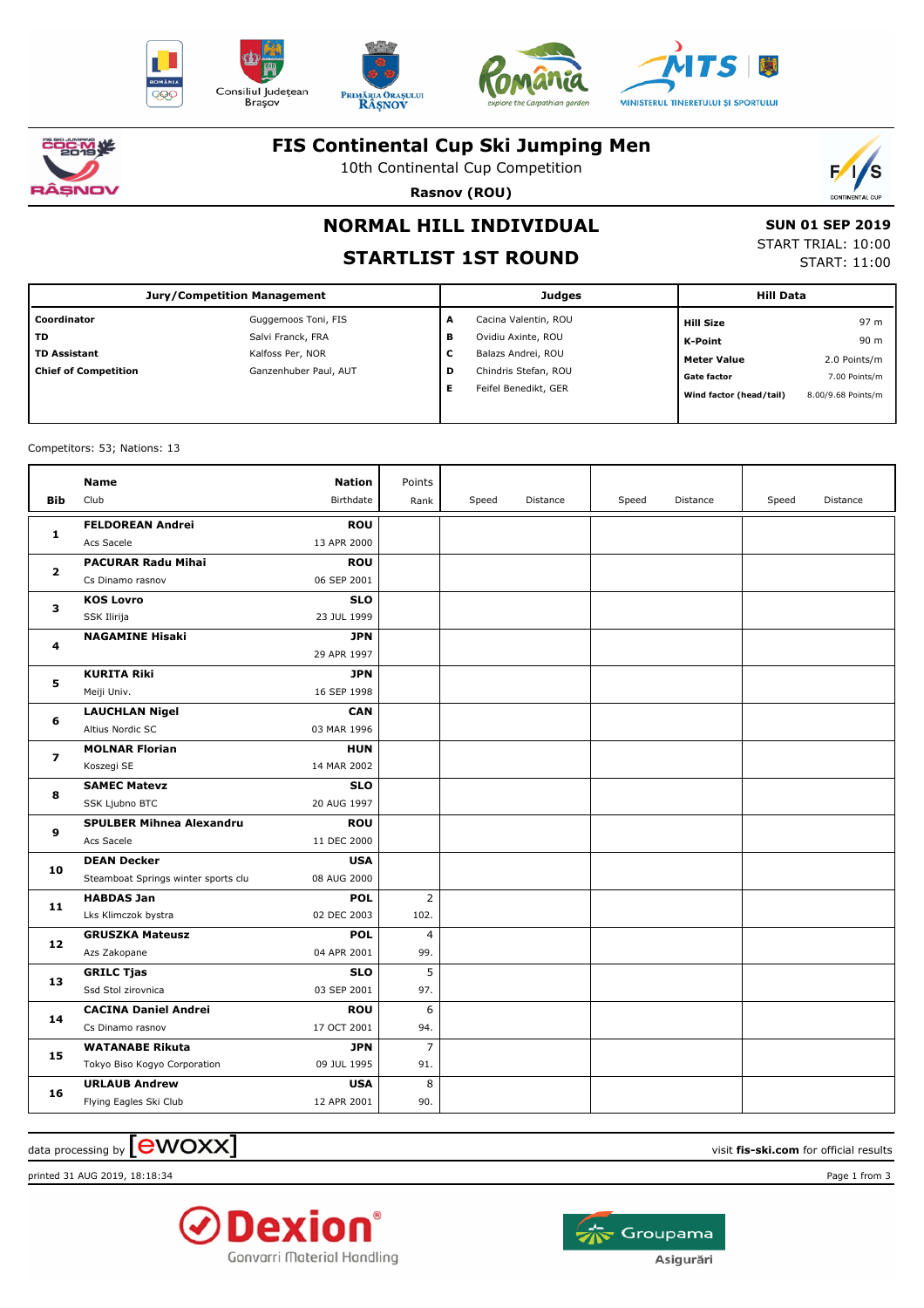











**Bib**

**17**

**18**

**19**

**20**

**21**

**22**

**23**

**24**

**25**

**26**

**27**

**28**

**29**

**30**

**31**

**32**

**33**

**34**

**35**

**36**

**37**

### **FIS Continental Cup Ski Jumping Men**

10th Continental Cup Competition



|                                | Tuth Continental Cup Competition                            | F/S    |                                                                     |          |       |          |       |                        |
|--------------------------------|-------------------------------------------------------------|--------|---------------------------------------------------------------------|----------|-------|----------|-------|------------------------|
| <b>NOV</b>                     | Rasnov (ROU)                                                |        |                                                                     |          |       |          |       | <b>CONTINENTAL CUP</b> |
|                                | <b>NORMAL HILL INDIVIDUAL</b><br><b>STARTLIST 1ST ROUND</b> |        | <b>SUN 01 SEP 2019</b><br>START TRIAL: 10:00<br><b>START: 11:00</b> |          |       |          |       |                        |
| <b>Name</b>                    | <b>Nation</b>                                               | Points |                                                                     |          |       |          |       |                        |
| Club                           | Birthdate                                                   | Rank   | Speed                                                               | Distance | Speed | Distance | Speed | Distance               |
| <b>OSTERC Aljaz</b>            | <b>SLO</b>                                                  | 9      |                                                                     |          |       |          |       |                        |
| Ssk Velenje                    | 02 MAR 1999                                                 | 86.    |                                                                     |          |       |          |       |                        |
| <b>TOROK Eduard</b>            | <b>HUN</b>                                                  | 9      |                                                                     |          |       |          |       |                        |
| Koszegi Sport Egyesulet        | 02 MAY 1997                                                 | 86.    |                                                                     |          |       |          |       |                        |
| <b>PILCH Tomasz</b>            | <b>POL</b>                                                  | 12     |                                                                     |          |       |          |       |                        |
| WSS Wisla                      | 20 OCT 2000                                                 | 81.    |                                                                     |          |       |          |       |                        |
| <b>LISSO Justin</b>            | <b>GER</b>                                                  | 12     |                                                                     |          |       |          |       |                        |
| Wsv Schmiedefeld               | 12 DEC 1999                                                 | 81.    |                                                                     |          |       |          |       |                        |
| <b>MAERKL Kilian</b>           | <b>GER</b>                                                  | 13     |                                                                     |          |       |          |       |                        |
| Sc Partenkirchen               | 10 APR 2000                                                 | 78.    |                                                                     |          |       |          |       |                        |
| <b>GASIENICA Patrick</b>       | <b>USA</b>                                                  | 14     |                                                                     |          |       |          |       |                        |
| Norge Ski club                 | 28 NOV 1998                                                 | 76.    |                                                                     |          |       |          |       |                        |
| <b>VASKUL Andrii</b>           | <b>UKR</b>                                                  | 14     |                                                                     |          |       |          |       |                        |
| COP of Winter Sports           | 01 APR 1999                                                 | 76.    |                                                                     |          |       |          |       |                        |
| <b>VILLUMSTAD Fredrik</b>      | <b>NOR</b>                                                  | 15     |                                                                     |          |       |          |       |                        |
| <b>SKIMT</b>                   | 21 MAR 1999                                                 | 74.    |                                                                     |          |       |          |       |                        |
| <b>KOMABA Shinya</b>           | <b>JPN</b>                                                  | 22     |                                                                     |          |       |          |       |                        |
| Tokyo Biso Kogyo Corporation   | 23 JAN 1996                                                 | 63.    |                                                                     |          |       |          |       |                        |
| <b>MAKSIMOCHKIN Mikhail</b>    | <b>RUS</b>                                                  | 24     |                                                                     |          |       |          |       |                        |
| Sdushor CSP N. Novgorod Dinamo | 29 AUG 1993                                                 | 60.    |                                                                     |          |       |          |       |                        |
| <b>HAARE Anders</b>            | <b>NOR</b>                                                  | 25     |                                                                     |          |       |          |       |                        |
| Vikersund IF                   | 07 DEC 1999                                                 | 59.    |                                                                     |          |       |          |       |                        |
| <b>MARUSIAK Yevhen</b>         | <b>UKR</b>                                                  | 26     |                                                                     |          |       |          |       |                        |
| ShVSM of Ivano-Frankivsk       | 16 MAR 2000                                                 | 57.    |                                                                     |          |       |          |       |                        |
| <b>FUCHS Tim</b>               | <b>GER</b>                                                  | 28     |                                                                     |          |       |          |       |                        |
| SC Degenfeld                   | 03 AUG 1997                                                 | 51.    |                                                                     |          |       |          |       |                        |
| <b>RUPITSCH Markus</b>         | <b>AUT</b>                                                  | 29     |                                                                     |          |       |          |       |                        |
| KSG Klagenfurt-Kaernten        | 08 NOV 1997                                                 | 50.    |                                                                     |          |       |          |       |                        |
| <b>HOFFMANN Felix</b>          | <b>GER</b>                                                  | 31     |                                                                     |          |       |          |       |                        |
| SWV Goldlauter                 | 14 OCT 1997                                                 | 49.    |                                                                     |          |       |          |       |                        |
| <b>HOLIK Frantisek</b>         | <b>CZE</b>                                                  | 34     |                                                                     |          |       |          |       |                        |

 $\alpha$  data processing by  $\boxed{\text{ewOX}}$ 

LSK Lomnice nad Popelkou-Dukla

**SAETHER Rishi** Liabygda

**NIZNIK Adam** Ts Wisla zakopane

**HUBER Stefan** SC Seekirchen-Salzburg

**HAAGEN David** ESV Muerzzuschlag

Wss Wisla

**JUROSZEK Kacper**

printed 31 AUG 2019, 18:18:34 Page 2 from 3



23 OCT 1998

**NOR** 08 JAN 1997

**POL** 07 OCT 2002

**POL** 05 JUN 2001

**AUT** 08 MAR 1994

**AUT** 06 APR 2002 48.

46. 35

45. 36

40. 50

39. 51

38. 52